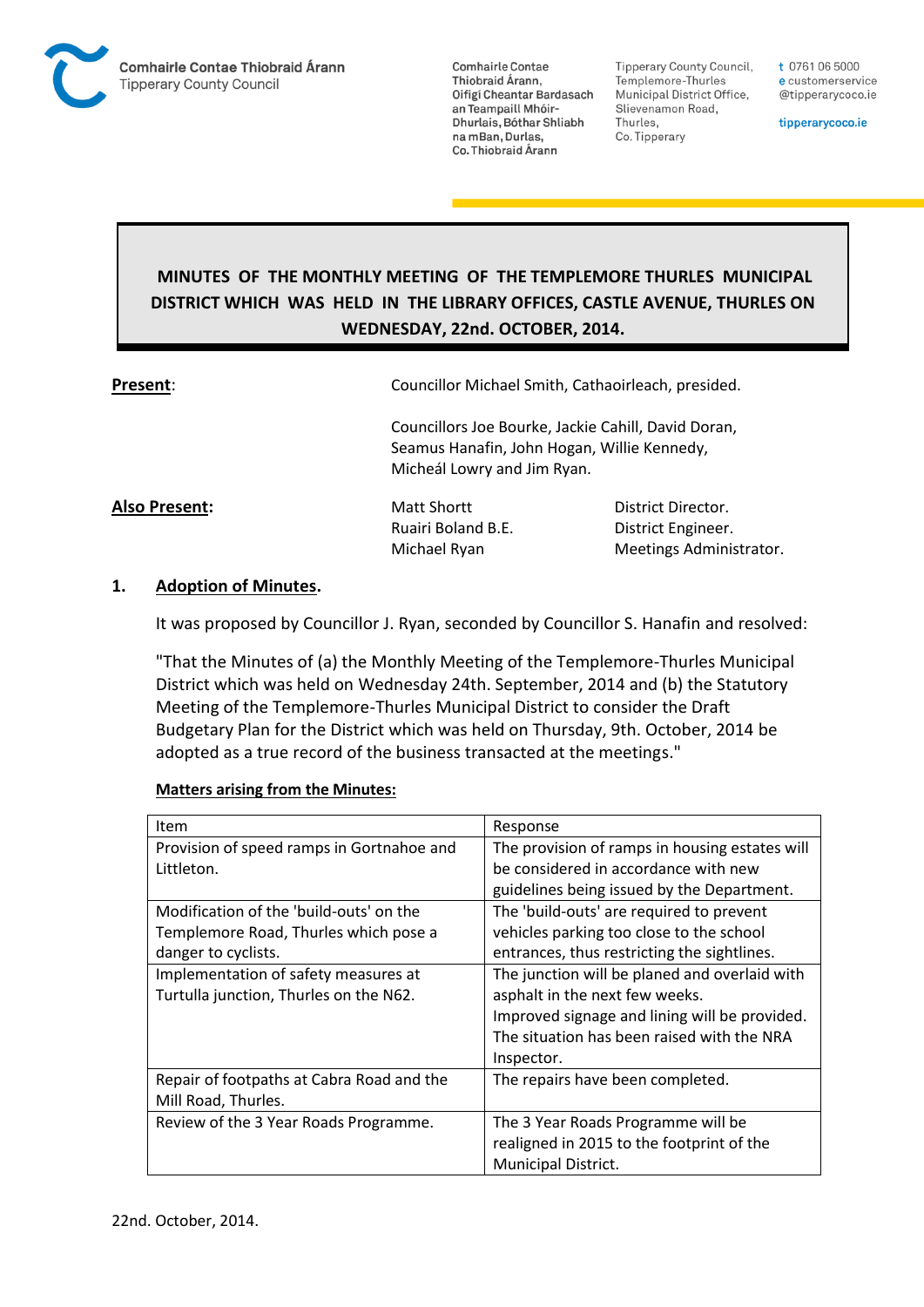**Tipperary County Council,** Templemore-Thurles Municipal District Office, Slievenamon Road, Thurles, Co. Tipperary

t 0761 06 5000 e customerservice @tipperarycoco.ie

tipperarycoco.ie

| Improve walking / cycle routes under the       | The Roads Section will be asked for an        |
|------------------------------------------------|-----------------------------------------------|
| Active Travel Allocation e.g. the River Walk / | update.                                       |
| Mill Road.                                     |                                               |
| Clean up of the Riverwalk at Ladyswell,        | The request will receive attention.           |
| Thurles i.e. cut back briars / growth -        |                                               |
| Community Employment Scheme.                   |                                               |
| Poor condition of roads in the Gortnahoe area  | Roads in the Gortnahoe area will be           |
| (Williamstown/The Commons) - roads have        | considered for inclusion in the 2015          |
| not been resurfaced for the past 45 years.     | Roadworks Programme.                          |
|                                                | A request for an increased allocation will be |
|                                                | referred to the Roads Section for attention.  |
| Appointment of a Tenant Liaison Officer to be  | The request will be referred to the Housing   |
| based in Thurles.                              | Section for consideration.                    |
| 'Arising from the Minutes' to be included as   | Agreed.                                       |
| an item on the Agenda going forward.           |                                               |

### 2 **To Consider setting up a Standing Orders Committee.**

The District Director recommended that consideration of this matter be deferred to a later date. He indicated that:

- The County Council adopted a protocol for granting Civic Receptions at the October Monthly Meeting.
- Following the adoption of the Budget by the County Council, a schedule of works to be carried out in each district has to be prepared and submitted to the Members for consideration and adoption.

The Members noted the Director's recommendation and agreed to defer the setting up of a Standing Orders Committee to a later date.

### **3 Planning Function.**

Brian Beck, Senior Planner was in attendance.

The Meetings Administrator advised that Karl Cashen, Director of Services is on leave and that Dave Carroll, CFO, Acting Director of Services had a prior appointment.

The Cathaoirleach welcomed Brian Beck to the Meeting.

Brian Beck made the following points in the course of his presentation and in response to queries / comments from Members:

- Members had an opportunity to raise issues at a Workshop which was held in the Anner Hotel on the 15th. September, 2014.
- The main focus of the planning staff is to provide an efficient and effective service to the Members and the public.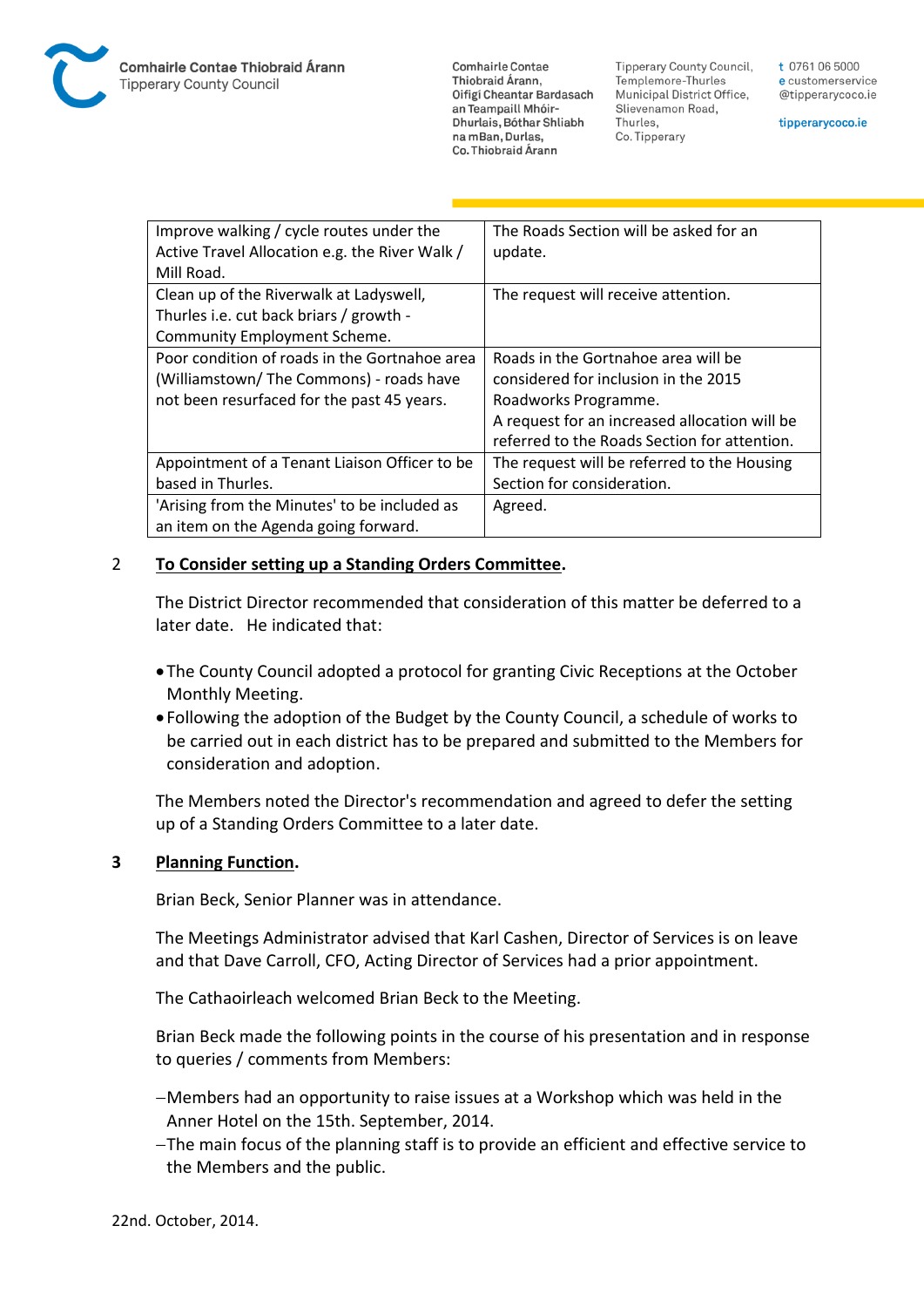Tipperary County Council. Templemore-Thurles Municipal District Office, Slievenamon Road, Thurles, Co. Tipperary

t 0761 06 5000 e customerservice @tipperarycoco.ie

tipperarycoco.ie

- Members have a statutory role in the consideration and adoption of the Development Plan.
- There is no issue with de-zoning land in villages and regulations/guidelines on the levying of the proposed tax on derelict / unused zoned land have not been issued by the Minister.
- The Development Plans adopted by Cashel and Thurles Town Councils have been extended.
- The preparation, consideration and adoption of a development plan is a two year process while the preparation of a local area plan is much shorter (18 weeks).
- The Forward Planning Section is engaged in the preparation of housing, retail and wind energy strategies.
- Local Area Plans are being prepared for Holycross, Thurles, Roscrea and Templemore.
- Derelict sites are dealt with under the Derelict Sites Acts 1990 and they come within the remit of the Environment Section.
- The inclusion of a condition in planning permissions for retail developments selling high value goods requiring the installation of CCTV systems in the interests of crime prevention can be considered.

## Notice of Motion in the name of Councillor S. Hanafin.

It was agreed to consider Notice of Motion 6(d) in the name of Councillor S. Hanafin relating to taking estates in charge at this stage of the Meeting.

Councillor Seamus Hanafin formally moved the following Notice of Motion in his name:

"I am requesting that this Council implements a programme of taking estates in charge. There are a large number of completed estates in the Thurles Area not yet fully taken in charge including: Cluain Glas, Marlstone Manor, the Willows, Hazelwood, Elmwood and Ard Carraig in Thurles and Dun na Ri, Ardleigh, Glencarraig and Castlepark in Two Mile Borris. I am requesting that this work commence immediately and that these estates be fully taken in charge by Tipperary County Council without any further delay."

Councillor Hanafin in moving the Motion stated that:-

- He hoped the process of taking estates in charge would commence without delay and that Irish Water will not delay matters.
- There is a lot of frustration in these estates, many of which are in a very poor state of repair and at a time when householders will be required to pay the Local Property Tax and Water Charges.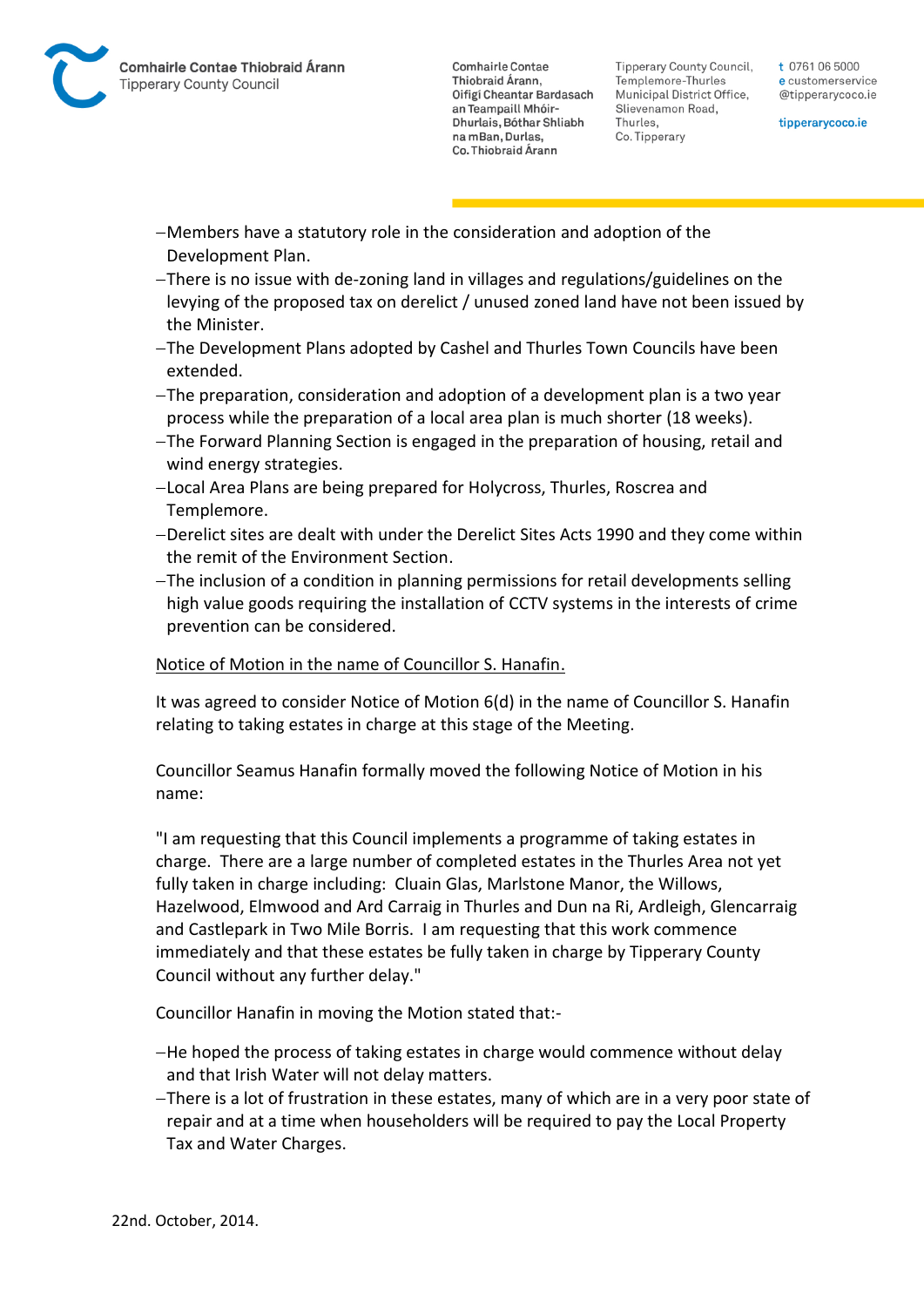Tipperary County Council. Templemore-Thurles Municipal District Office, Slievenamon Road, Thurles, Co. Tipperary

t 0761 06 5000 e customerservice @tipperarycoco.ie

tipperarycoco.ie

- The Council should proceed with taking the roads, public lighting and open spaces in charge pending clarification of the Irish Water position.
- $-I$ t is inconceivable that some of the estates have not been taken in charge even though they have been completed for years.

The Motion was seconded by Councillor Jackie Cahill and supported by the other Members. It was pointed out that each Councillor could submit a similar list of estates.

Brian Beck responded to the Notice of Motion and to the points made as follows:-

- The Planning Authority is currently processing taking in charge requests for Cluain Glas, The Willows, Hazelwood, Elmwood, Ard Carraig, Dun na Ri, Ard Leigh and Glencarraig in accordance with its policy.
- Outstanding issues have been identified and options to regularise them are being examined.
- The Castlepark estate, Two-Mile-Borris has been taken in charge since the 17th. October, 2011.
- No request has been received to take the Marlstone Manor estate, Thurles in charge.
- It is proposed to bring a revised 'Taking in Charge' policy to the Planning SPC at an early date.
- No application to take an estate is being 'kicked to touch' but the Council must follow the procedures laid down.
- There are a large number of 'Taking in Charge' applications on hand and each development has to be surveyed and a schedule of outstanding works prepared and agreed with the developer / bond provider, where applicable.
- Irish Water is to issue clarification shortly on taking water services in charge.
- A revised procedure for taking developments in charge is to be included in the new Planning Bill which is due to be published before the end of the year.
- Responsibility for completing outstanding works is a matter for the developer in the first instance and failing that, the Council will make a claim against the Bond.
- The Council endeavour to work with the developers calling in a Bond could be very damaging for their credibility.
- The Planning Authority may be exposed to significant liabilities in cases where the developers have gone out of business and there are no bonds in place.

The District Director advised that the Chief Executive has requested the preparation of a Study to quantify the potential liability which could accrue to the Council in bringing unfinished developments up to standard and that a report will be brought to the January Meeting of the County Council. He added that there are a number of stakeholders involved including developers, builders, bond providers, insurance companies, banks and management companies.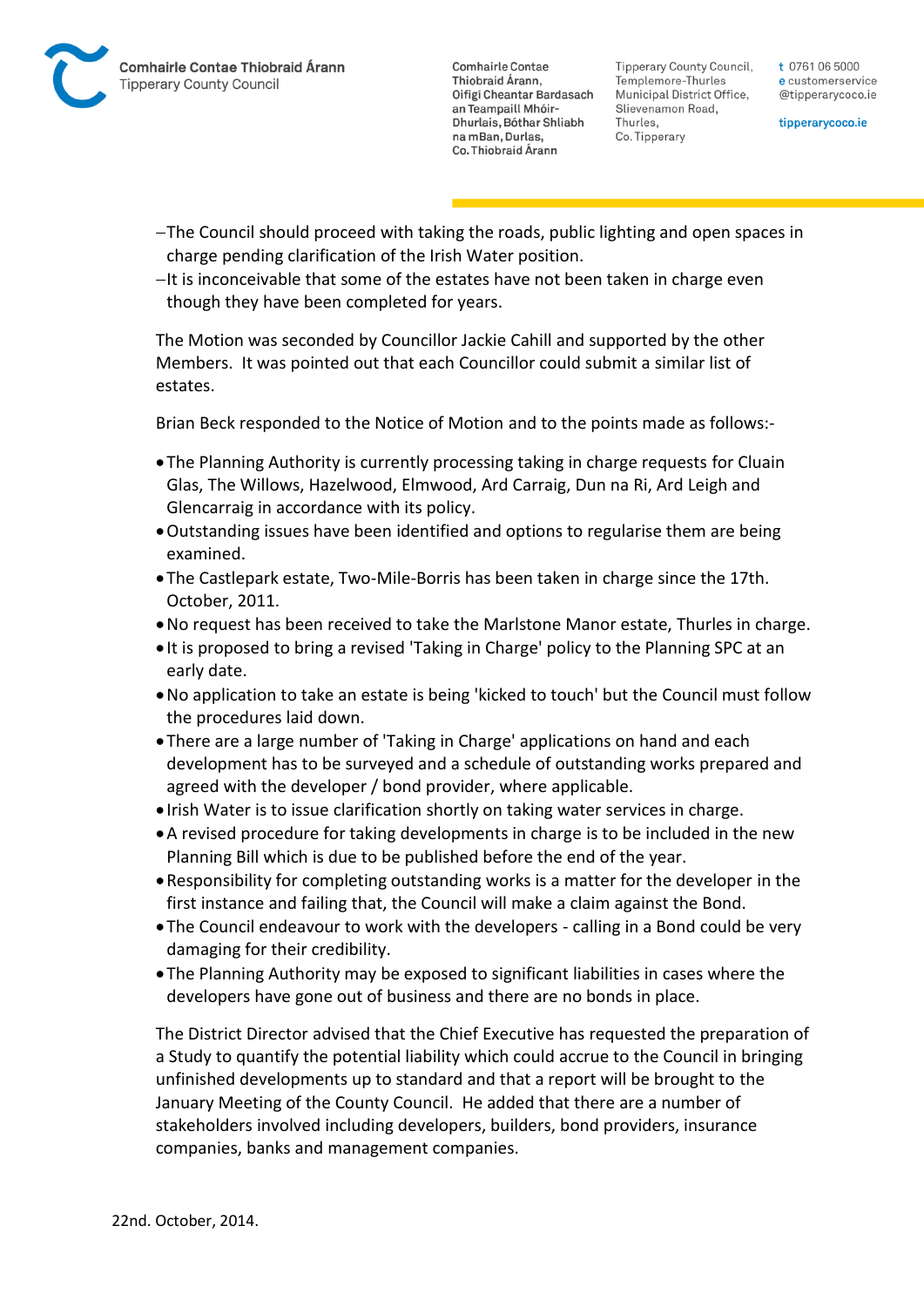

**Tipperary County Council,** Templemore-Thurles Municipal District Office, Slievenamon Road, Thurles, Co. Tipperary

t 0761 06 5000 e customerservice @tipperarycoco.ie

tipperarycoco.ie

The following issues were raised:

| Issue                                                                                                                                                                                                          | Response                                                                                                                                                                                              |
|----------------------------------------------------------------------------------------------------------------------------------------------------------------------------------------------------------------|-------------------------------------------------------------------------------------------------------------------------------------------------------------------------------------------------------|
| Demolished property at Westgate,<br>Thurles - the owner of the adjoining<br>property claims that he has had to<br>close his business due the damage<br>caused.                                                 | The question of damage to the<br>property is a civil matter between the<br>parties and there has been litigation<br>between them. The property has<br>been inspected under the Derelict<br>Sites Act. |
| Policy on grass cutting in estates<br>which have been taken in charge<br>should be consistent throughout the<br>area - the Council cuts the grass in<br>some estates.                                          | The Council could use the GMA to<br>make grants available to residents for<br>grass cutting.                                                                                                          |
| Condition of individual houses in<br>estates which have been repossessed<br>by Financial Institutions.                                                                                                         | The Council has no role in the matter<br>other than under the Derelict Sites<br>Acts.<br>The acquisition of property under the<br>Acts is a long process.                                             |
| Reduction of<br>development<br>contributions for "once-off" rural<br>houses - the introduction of the new<br>certification rules has resulted in<br>increased costs for people building a<br>"once-off" house. | Development Contribution<br>The<br>Scheme is currently being reviewed.                                                                                                                                |
| Derelict property at The Square,<br>Templemore - a hoarding has been<br>erected on the footpath to protect<br>pedestrians from falling slates.                                                                 | The matter will be referred to the<br>Environment Section for action under<br>the Derelict Sites Act, 1990.                                                                                           |

#### **Conclusion**.

The Cathaoirleach thanked Brian Beck for his presentation and Brian Beck left the Meeting.

### **4 Update on the 2014 Works Programme.**

The District Engineer advised that the 2014 Roadworks Programme has been completed except for the following:

- A number of the Community Involvement Schemes.
- The overlay at Rathmanna on N75 Thurles Two-Mile-Borris Road the work is currently in progress and will be completed within a few days.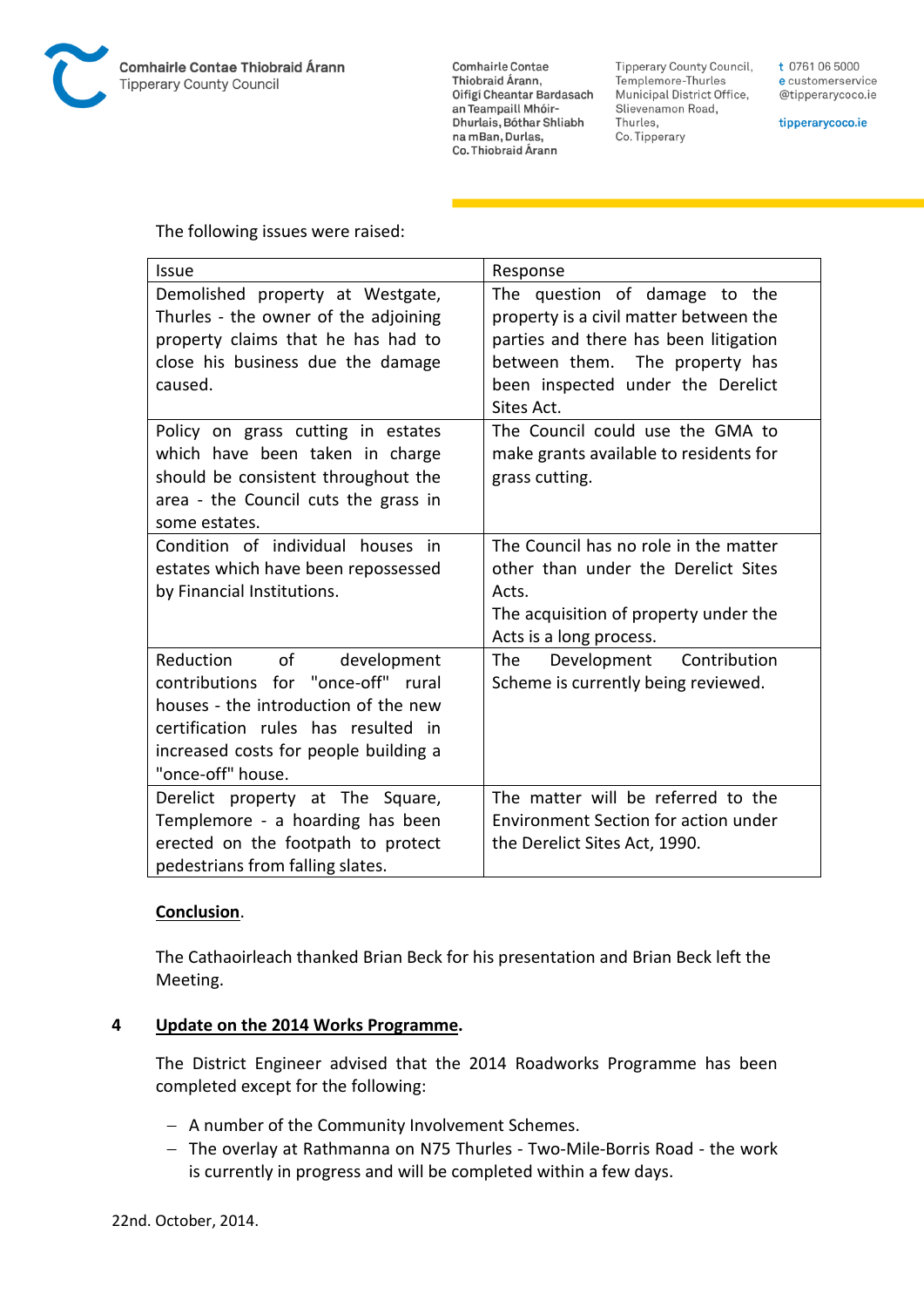

**Tipperary County Council,** Templemore-Thurles Municipal District Office, Slievenamon Road, Thurles, Co. Tipperary

t 0761 06 5000 e customerservice @tipperarycoco.ie

tipperarycoco.ie

- Pavement improvement at the Turtulla Thurles junction on the N62 this will be carried out within the next few weeks.
- Improvements on Parnell Street/Cuchulainn Road, Thurles the works have been delayed as the selected contractor withdrew.
- The Thurles and Templemore Towns Improvement Programmes work is in progress and will be completed in the coming weeks.
- The Low Cost Safety Scheme at Monastery Road, Roscrea work is about to commence.
- The Low Cost Safety Scheme at Gortalough, Borrisoleigh the Engineer is negotiating the purchase of land.
- The Low Cost Safety Scheme at the Lidl Roundabout, Abbey Road, Thurles the Scheme is being postponed to 2015 to allow for the installation of a watermain under the Thurles Regional Water Supply Scheme.

Members expressed serious concern that work on Parnell Street in the run-up to Christmas will cause severe traffic disruption and impact negatively on business. The District Engineer undertook to explore the possibility of postponing the work to early 2015.

Members raised the following items:

| Item Raised                            | Response                                |
|----------------------------------------|-----------------------------------------|
| The upgrading of lighting at Convent   | The position will be clarified with the |
| Hill, Theory<br>Roscrea -<br>footpath  | Engineer.                               |
| improvements are currently<br>in       |                                         |
| progress.                              |                                         |
| Installation of speed ramps in the Ard | The Engineer will be asked for an       |
| na Greine estate, Roscrea.             | update.                                 |
| Upgrading of the<br>lights<br>at       | An order has been issued to Airtricity  |
| Bohervaroon, Thurles.                  | to replace the lights.                  |
| Extension of the footpath at the       | There is no funding available this      |
| Abbey Tavern, Holycross.               | year.                                   |
| Repair of footpaths in the Cluain na   | There is no funding available this      |
| Seimre estate, Two-Mile-Borris.        | year.                                   |
| Installation of traffic<br>calming     | The request will be considered for      |
| Roscrea<br>Road,<br>measures on        | inclusion under the 2015 Roadworks      |
| Templemore.                            | Programme.                              |
| Resurfacing of the<br>road<br>at       | The request will be considered for      |
| Williamstown, Gortnahoe.               | inclusion under the 2015 Roadworks      |
|                                        | Programme.                              |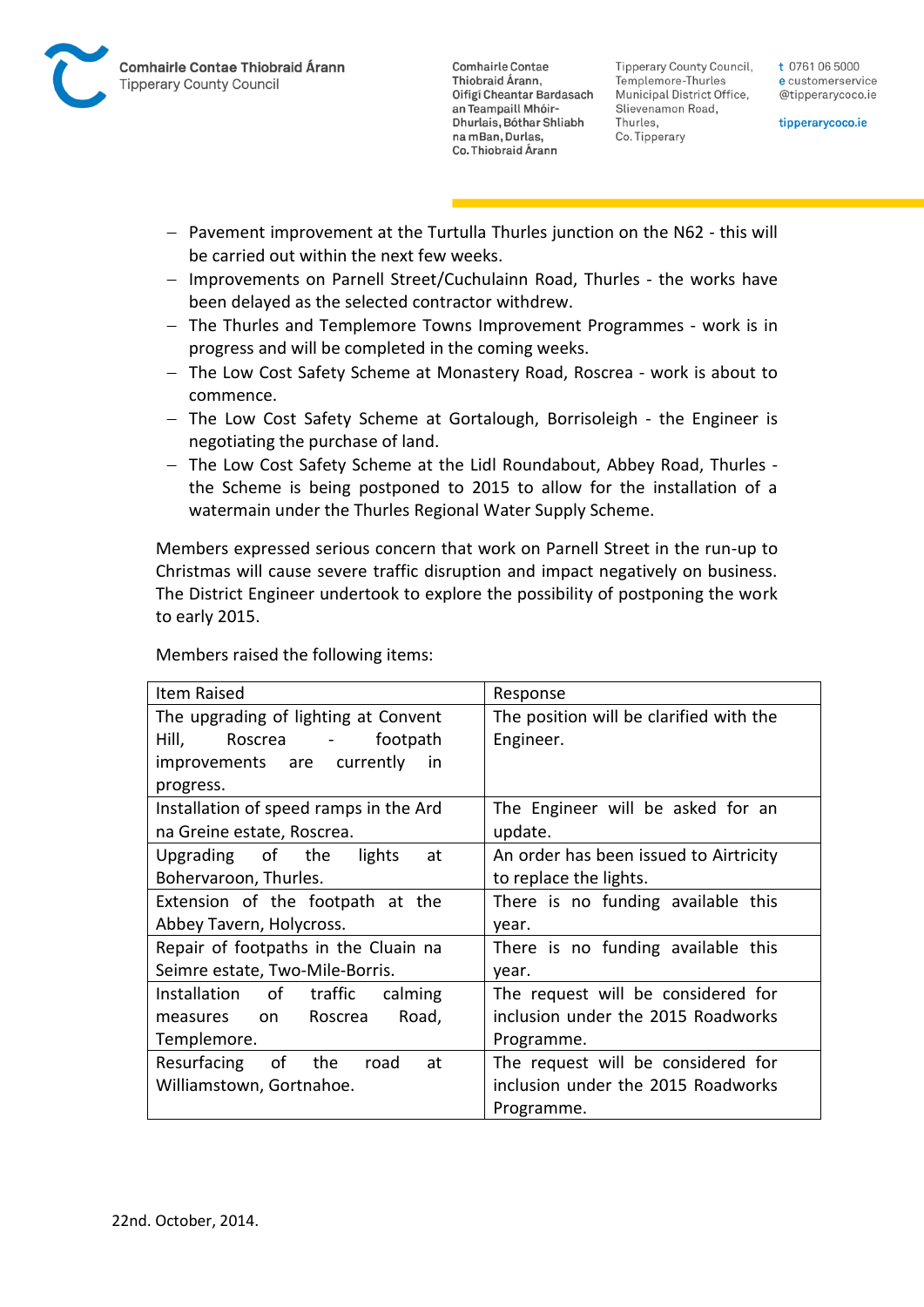Tipperary County Council. Templemore-Thurles Municipal District Office, Slievenamon Road, Thurles, Co. Tipperary

t 0761 06 5000 e customerservice @tipperarycoco.ie

tipperarycoco.ie

The issue of grass cutting throughout the District must be addressed - the County Council provide grass cutting in some estates in Two-Mile-Borris (Cluain na Seimre and Fanning Park) but not in others.

### **Thurles Regional Water Supply Scheme - Permanent Reinstatement of Roads.**

The District Director updated the Members on the Thurles Regional Water Supply Scheme as follows:

- Approximately 99% of the 40km of pipelines are constructed.
- Pipeline work in Holycross is in progress.
- Cross connections at Tobin's Cross and Cloughmartin Road have to be completed.
- Work on the reservoir at Garrynamona is completed except for some minor snagging.
- The valve house at Ard na Croise is completed with minor snagging ongoing.
- The booster stations at Drombane and Borrisoleigh are completed: some electrical works ongoing.
- Road reinstatement from Borrisoleigh to Pallas Cross to Annfield Bridge to the Limerick Road is in progress.
- Some land has been reinstated and returned to landowners.
- The remaining land reinstatement will be completed in early 2015.
- The Contractor is responsible for completing the temporary road reinstatement and the County Council will undertake the permanent reinstatement.
- Discussions are taking place between the County Council Engineers and Irish Water regarding the level of funding available for the permanent reinstatement.

The Members noted the position.

Councillor M. Lowry expressed disappointment with the response as it did not confirm that the required funding will be forthcoming for the permanent reinstatement. He stated that the funding cannot be at the expense of the roads budget for the District.

Councillor Lowry raised the issue of the reinstatement of farm land and its return to the farmers. He advised that the late return of the land may have implications for EU payments and he asked that discussions on the matter take place with farmers and / or their representatives with a view to having agreements put in place setting time limits etc.

Councillor Lowry also pointed out that there are areas adjoining public roads which need to be addressed in order to prevent illegal parking.

Other Members endorsed Councillor Lowry's comments.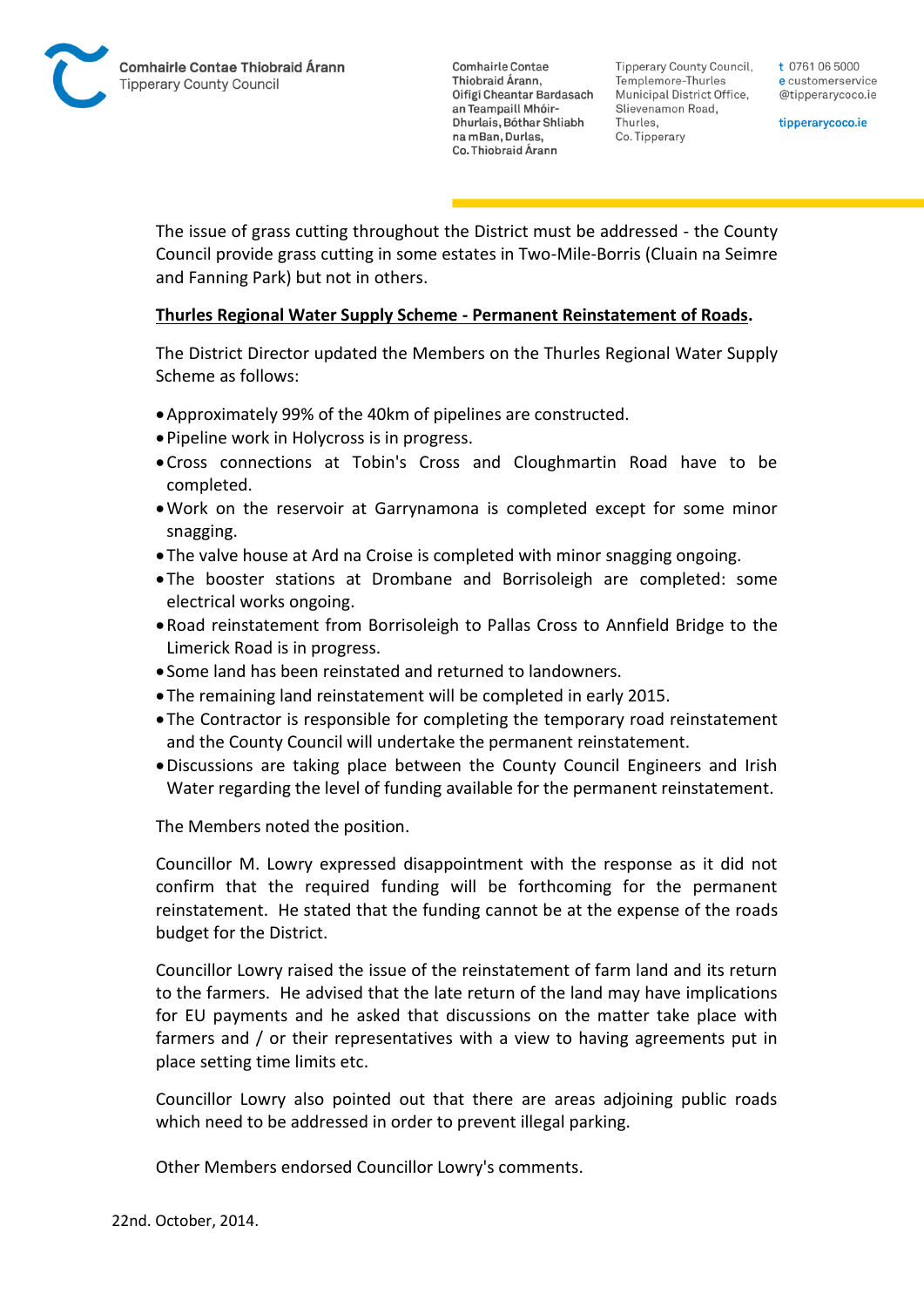

**Comhairle Contae** Commante Contae<br>Thiobraid Árann,<br>Oifigí Cheantar Bardasach an Teampaill Mhóir-Dhurlais, Bóthar Shliabh na mBan, Durlas,<br>Co. Thiobraid Árann

Tipperary County Council,<br>Templemore-Thurles Municipal District Office, Slievenamon Road, Thurles, Co. Tipperary

t 0761 06 5000 e customerservice @tipperarycoco.ie

tipperarycoco.ie

#### **5 Update on Special Projects.**

The Members noted the following update on Special Projects:

| Project                                                                                                            | <b>Current Position</b>                                                                                                                                                                                                                                              |
|--------------------------------------------------------------------------------------------------------------------|----------------------------------------------------------------------------------------------------------------------------------------------------------------------------------------------------------------------------------------------------------------------|
| The Roscrea Enhancement Scheme.                                                                                    | A Special Grant received this year<br>under the Enhancement Scheme was<br>expended on upgrading Madden's<br>Lane. It is proposed to upgrade the                                                                                                                      |
|                                                                                                                    | lane adjoining the Garda Station in<br>2015.                                                                                                                                                                                                                         |
| Extension to Templemore Town Park.                                                                                 | An architect will be appointed later in<br>the year to prepare a Master Plan for<br>the land acquired.                                                                                                                                                               |
| Thurles Town Park.                                                                                                 | Tenders have been received and are<br>currently being assessed by the<br>Architect.                                                                                                                                                                                  |
| Thurles<br>Liberty<br>Square<br>Refurbishment<br>Scheme<br>and<br>Development of a Carpark.                        | It is anticipated that the public<br>consultation<br>under<br>the<br>process<br>Planning & Development Acts will<br>commence before the end of the<br>year.                                                                                                          |
| Refurbishment of the Library Offices,<br>Castle<br>Avenue,<br>Thurles<br>for<br>the<br>Municipal District Offices. | The Architect is finalising the plans<br>and it is anticipated that the project<br>will go to tender before the end of<br>year.                                                                                                                                      |
| Thurles Link Road (Mill Road<br>- to<br>Clongour).                                                                 | An Board Pleanála has approved the<br>preliminary design for the road and<br>the final detailed design is being<br>prepared.<br>Negotiations for the purchase of the<br>land are ongoing.<br>No funding has yet been allocated by<br>the Department for the project. |
| Repair of Thurles Swimming Pool.                                                                                   | A tender has been accepted to<br>undertake the repairs and a meeting<br>with the successful contractor is<br>scheduled to take place on Tuesday<br>28th. October. 2014.                                                                                              |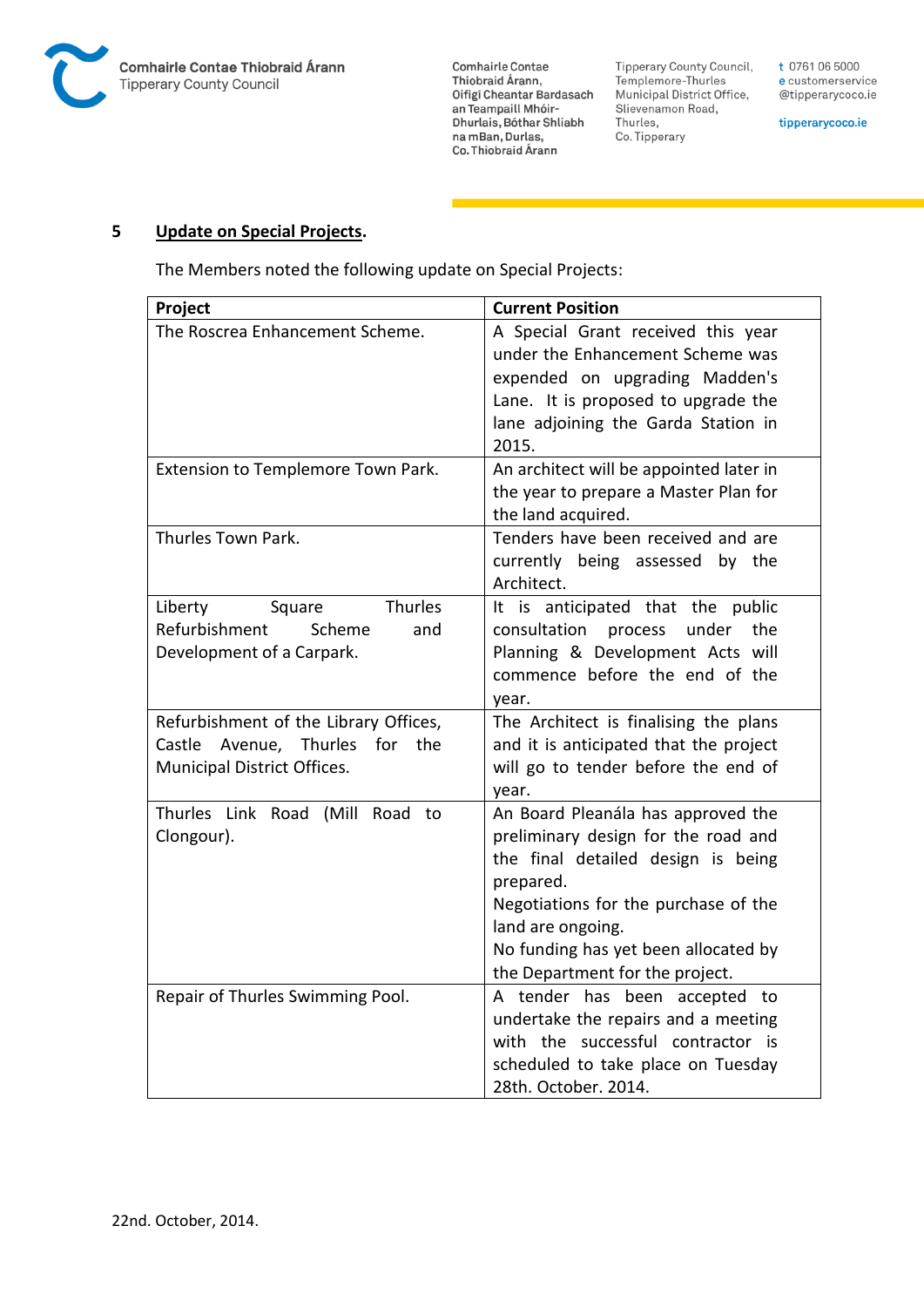

Tipperary County Council. Templemore-Thurles Municipal District Office, Slievenamon Road, Thurles, Co. Tipperary

t 0761 06 5000 e customerservice @tipperarycoco.ie

tipperarycoco.ie

#### **Templemore Town Hall.**

Councillor J. Bourke asked for an update on the future of Templemore Town Hall and if there is any success in finding a tenant. He also indicated that Templemore Town Council put money aside for its improvement.

It was agreed that an update be given at the next meeting.

### **Cathaoirleach.**

The Cathaoirleach indicated that due to a pressing engagement, he had to leave the Meeting.

The Leas-Cathaoirleach, Councillor Jackie Cahill, took the Chair.

#### **6 Notices of Motion.**

#### **(a) Notice of Motion in the name of Councillor W. Kennedy.**

Councillor Willie Kennedy indicated that he wished to withdraw the following Notice of Motion in his name:

"I call on the Council to provide a water connection in the burial ground at Killinan as the lack of this facility is causing great inconvenience at present."

The Members noted the position.

#### **(b) Notice of Motion in the name of Councillor D. Doran.**

Councillor D. Doran formally moved the following Notice of Motion in his name:

"I am calling on this Municipal District to introduce a weight restriction on Cuchulainn Road as this is causing unnecessary traffic congestion and to encourage the use of the Jimmy Doyle Road as an alternative route with signage indicating same. I am also calling for a continuous yellow line on Parnell Street."

Councillor Doran indicated that himself and Councillors J. Ryan and N. O'Dwyer had tabled similar motions in the past at meetings of Thurles Town Council. He suggested that extending the yellow lines on Parnell Street and the introduction of weight restriction on HGVs using Cuchulainn Road would significantly improve traffic flow. He also pointed out that over 6,000 people had signed a petition calling for the extension of the yellow lines on Parnell Street.

The Motion was seconded by Councillor J. Ryan who endorsed Councillor Doran's comments.

The District Engineer responded to the Notice of Motion as follows: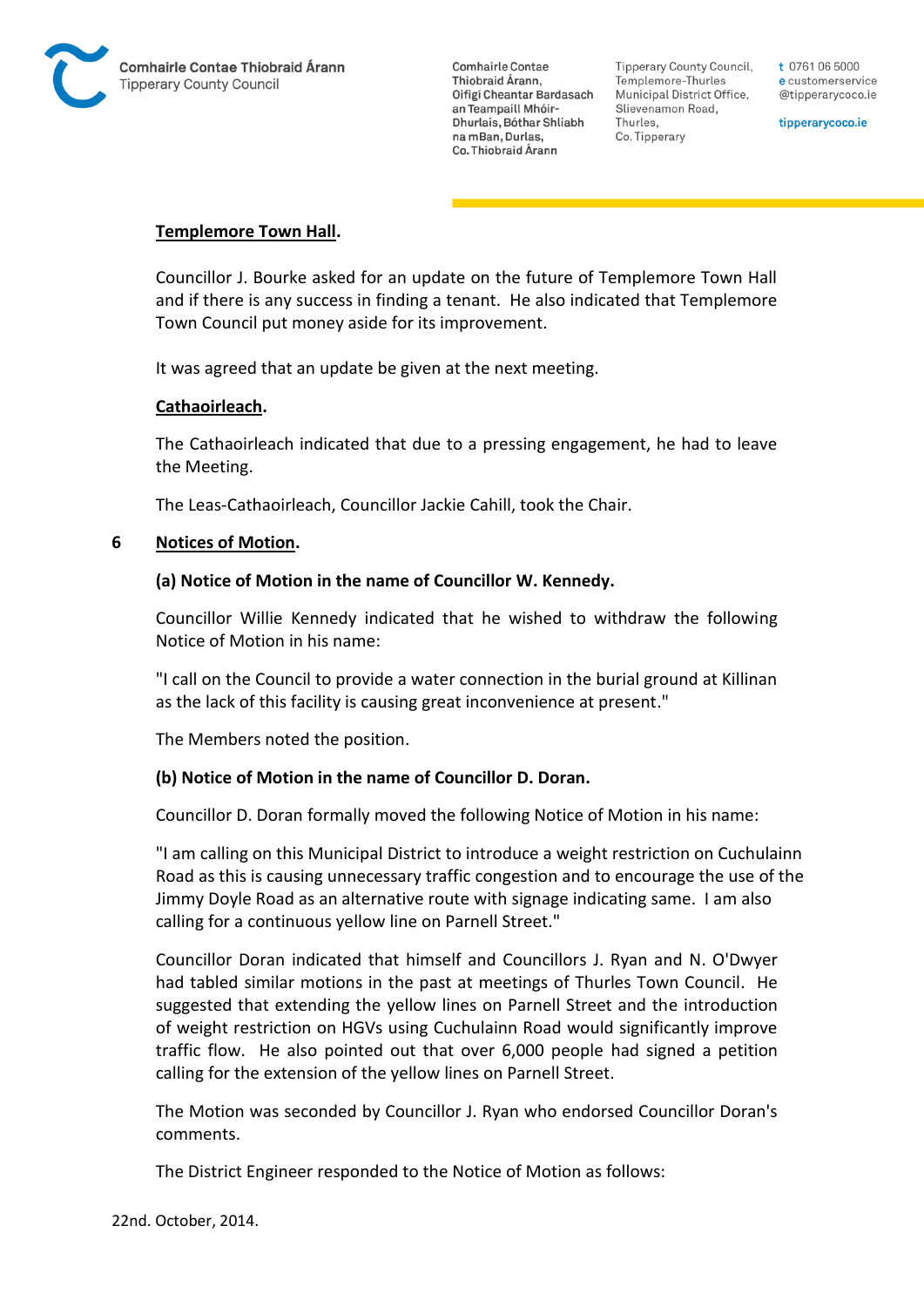Tipperary County Council. Templemore-Thurles Municipal District Office, Slievenamon Road, Thurles, Co. Tipperary

t 0761 06 5000 e customerservice @tipperarycoco.ie

tipperarycoco.ie

A traffic management survey and traffic counts are being carried out at the junctions and the information generated will form the basis of a traffic management plan for the area. It is essential that the traffic counts included school traffic hence the delay in commencing the counts until the schools are open.

Other Members expressed the view that removing parking from Parnell Street would have very little impact on traffic flow, put pressure on other junctions and would devastate businesses on the street. They pointed out that a similar case could be made for removing parking from other streets and isolating Parnell Street was not the way to proceed.

It was agreed that a weight restriction on HGVs using Cuchulainn Road be implemented at a later date when the proposed improvement work on Parnell Street is completed.

## **(c) Notice of Motion in the name of Councillor D. Doran.**

Councillor D. Doran formally moved the following Notice of Motion in his name:

"I am calling on this Municipal District to carry out the appropriate drainage works at Galbertstown, Holycross, in order to rectify the serious flooding that occurs there regularly, none more serious and prolonged than that which occurred earlier this year."

The Motion was seconded by Councillor J. Ryan.

Councillor Doran pointed out that flooding had caused serious disruption to residents living on the road and he urged the Council to find a resolution as a matter of priority before the winter.

The District Engineer responded to the Notice of Motion as follows:

A topographical survey of the area has been carried out, a drainage plan designed and trial holes completed on the proposed drainage line. The drainage of the area will be very costly as the trial holes indicate the presence of a significant outcrop of rock. Consequently a special allocation will be required to fund the works.

Councillor Doran expressed disappointment with the response and stated it will give very little confidence to residents that their situation will improve in the short term.

Other Members indicated that they have been in discussions with the Engineer exploring options to resolve the problem.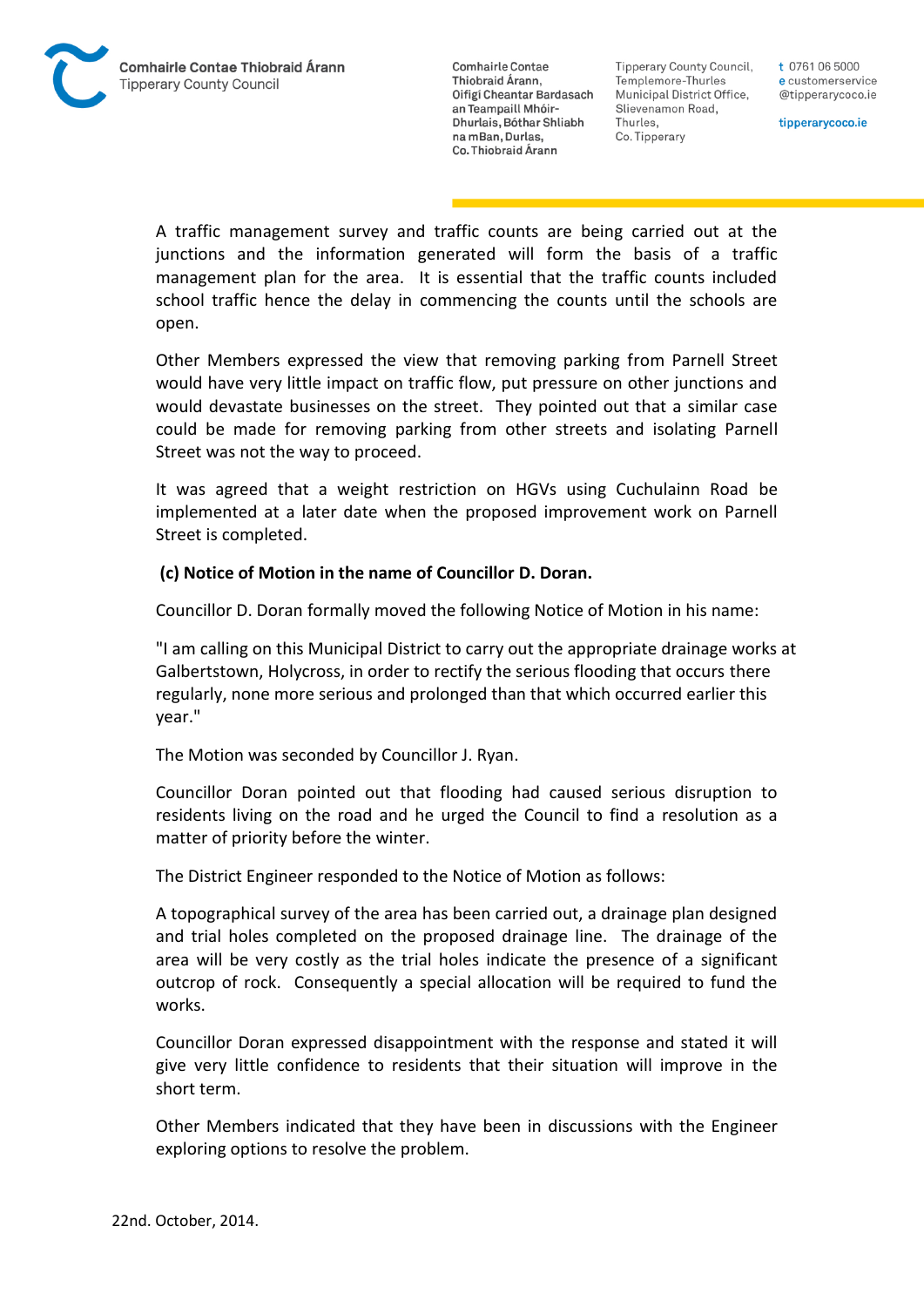

Tipperary County Council. Templemore-Thurles Municipal District Office, Slievenamon Road, Thurles, Co. Tipperary

t 0761 06 5000 e customerservice @tipperarycoco.ie

tipperarycoco.ie

### **(d) Notice of Motion in the name of Councillor S. Hanafin.**

The following Notice of Motion in the name of Councillor Seamus Hanafin was dealt with earlier in the Meeting under Item 3 - Planning Function:

"I am requesting that this Council implements a programme of taking estates in charge. There are a large number of completed estates in the Thurles Area not yet fully taken in charge including: Cluain Glas, Marlstone Manor, the Willows, Hazelwood, Elmwood and Ard Carraig in Thurles and Dun na Ri, Ardleigh, Glencarraig and Castlepark in Two Mile Borris. I am requesting that this work commence immediately and that these estates be fully taken in charge by Tipperary County Council without any further delay."

### **7 Correspondence.**

## (a)Parking for residents in the Estates adjoining Semple Stadium on 'big' Match Days.

The response from the Superintendent to representations on behalf of residents of the estates adjoining Semple Stadium regarding difficulties experienced by them in gaining access to their houses on 'big' Match Days, copy of which was circulated, was noted.

The Superintendent advised that a traffic plan is in place for all matches and only vehicles owned by residents are allowed into the area once a cordon is put in place. He added out that it is important for residents to display their residents pass on vehicles to assist the Gardai in identifying them.

#### (b)Provision of a Helipad at the Community Hospital of the Assumption Thurles.

Copy of a response received from the Director of the National Ambulance Service regarding the need for a helipad at the Community Hospital of the Assumption, Thurles, was circulated. The letter indicated that the National Ambulance Service and the Air Corps have three locations, all of which have excellent access for ambulances, where helicopters can land. It added that it is not a priority to develop a helipad but that, in time if the requirement arises, the service would be delighted to engage and discuss.

Members expressed disappointment with the response and pointed out that the Rugby Club, which is one of the locations, would not be available if a match is in progress. It was also suggested that the current arrangement lacks privacy for patients and their families.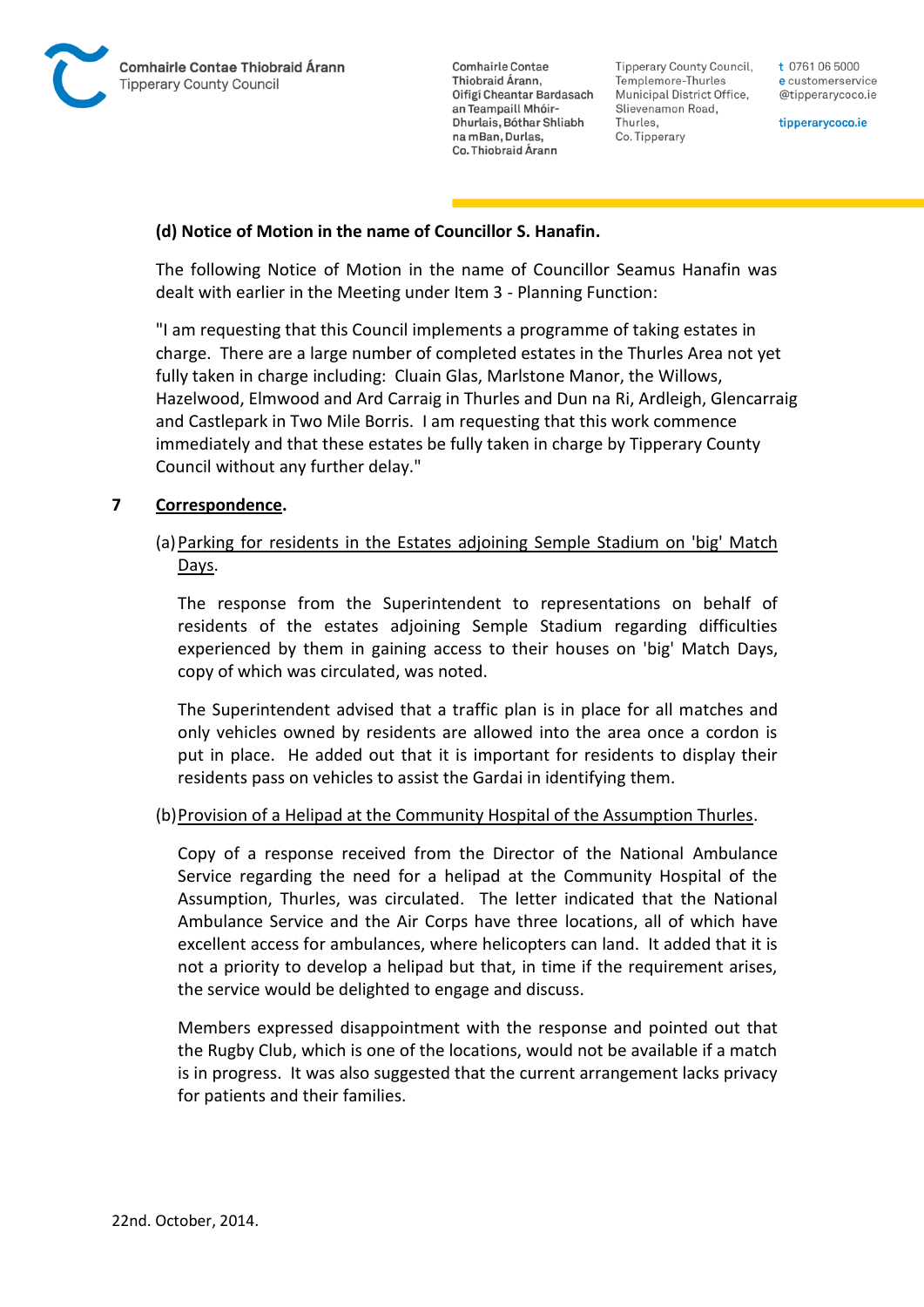

**Tipperary County Council,** Templemore-Thurles Municipal District Office, Slievenamon Road, Thurles, Co. Tipperary

t 0761 06 5000 e customerservice @tipperarycoco.ie

tipperarycoco.ie

Members agreed that the National Ambulance Service be requested to reconsider their decision and that the National Director be invited to a future meeting to discuss the matter.

#### (c) 'Hidden Tipperary' Tourism Group - Request for the Receipt of a Deputation.

The Meetings Administrator advised that the 'Hidden Tipperary' Tourism Group has submitted an application for the receipt of a deputation to discuss the promotion of and support for tourism in the area. He indicated that under Standing Orders Members may by resolution decide to receive a deputation.

It was proposed by Councillor J. Hogan, seconded by Councillor W. Kennedy and resolved:-

"That the Templemore-Thurles Municipal District Members hereby decide to receive a deputation from the 'Hidden Tipperary' Tourism Group prior to the Monthly Meeting on the 26th. November, 2014 to discuss the promotion of and support for tourism in the area."

#### (d)Lisheen Wind Farm Trust - Payment of Grants to Community Groups.

The Meetings Administrator advised that Lisheen Wind Farm Trust provides funding for a payment of grants to voluntary groups in the area towards capital expenditure incurred by them. He indicated that the District Engineer has confirmed that the work is completed in the following cases:

| <b>Moyne Community Hall:</b> | €10,000.00  |
|------------------------------|-------------|
| Templetuohy Community Hall:  | €10,000.00  |
| Templetuohy Coursing Club:   | €10,000.00  |
| Moyne Athletic Club:         | € 2, 200.00 |

It was proposed by Councillor J. Hogan, seconded by Councillor D. Doran and resolved:-

"That the following Grants be paid as recommended:

| <b>Moyne Community Hall:</b> | €10,000.00  |
|------------------------------|-------------|
| Templetuohy Community Hall:  | €10,000.00  |
| Templetuohy Coursing Club:   | €10,000.00  |
| Moyne Athletic Club:         | € 2,200.00" |

It was noted that the application received on behalf of Templetuohy Church is under consideration.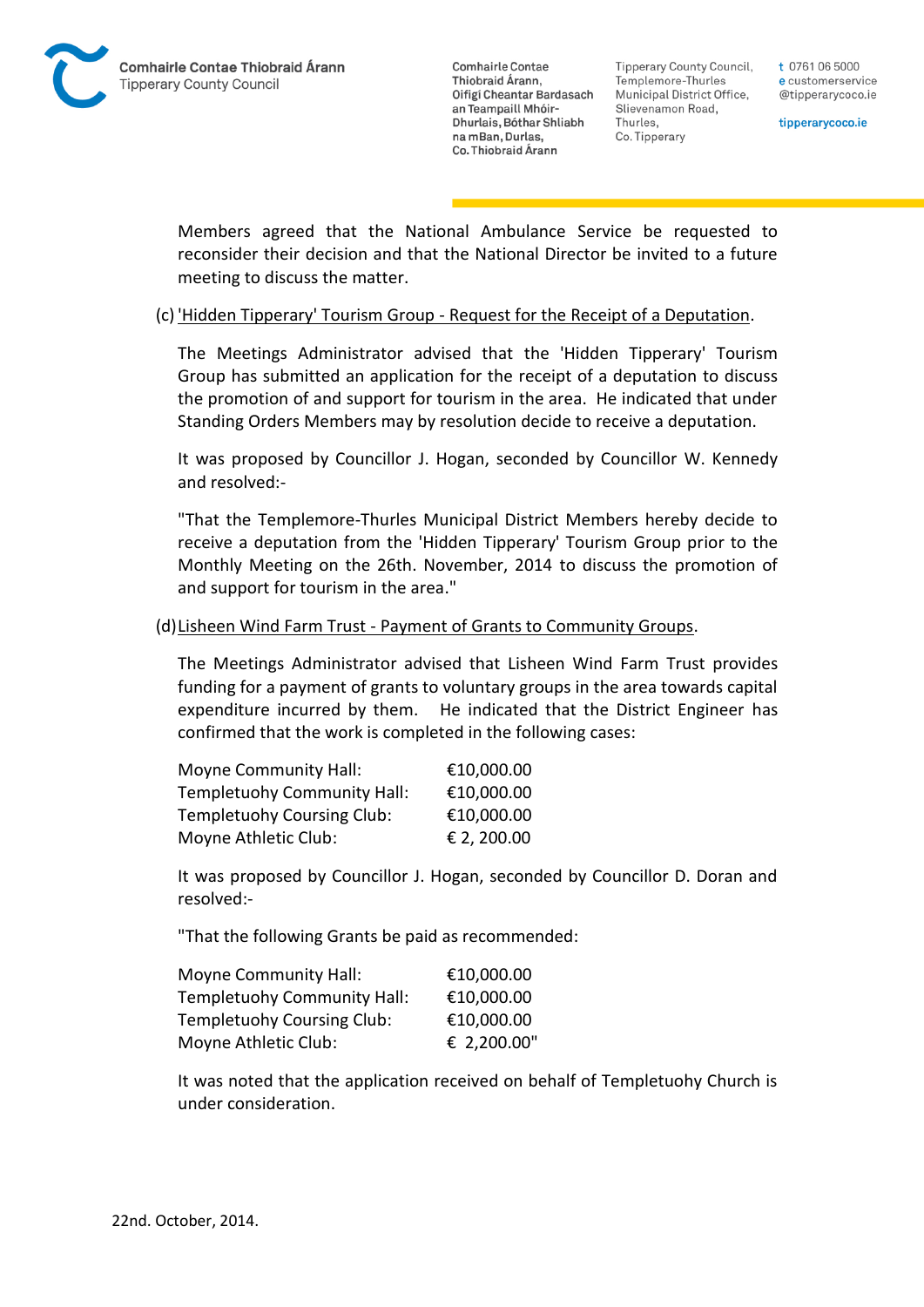

**Tipperary County Council,** Templemore-Thurles Municipal District Office, Slievenamon Road, Thurles, Co. Tipperary

t 0761 06 5000 e customerservice @tipperarycoco.ie

tipperarycoco.ie

## **8 Votes of Congratulations / Sympathy.**

The Members and Officials passed a vote of sympathy with Councillor Jackie Cahill on the recent death of his aunt. Councillor Cahill thanked the Members and Officials for their expression of sympathy.

### **9 Any Other Business.**

| Installation of safety measures<br>outside the schools on Pallas Street,<br>Borrisoleigh - there is increased<br>pedestrian traffic between the two<br>schools<br>which<br>have<br>recently<br>amalgamated.<br>Implementation of safety measures<br>outside Leugh School - there is<br>increased vehicular traffic at the | The situation will be examined.<br>The request will be examined.                                                                                                                                                                                     |
|---------------------------------------------------------------------------------------------------------------------------------------------------------------------------------------------------------------------------------------------------------------------------------------------------------------------------|------------------------------------------------------------------------------------------------------------------------------------------------------------------------------------------------------------------------------------------------------|
| school.                                                                                                                                                                                                                                                                                                                   |                                                                                                                                                                                                                                                      |
| Public Meeting re the number of<br>burglaries in Thurles over recent<br>weeks - extending the CCTV system<br>housing<br>the<br>estates<br>and<br>to<br>improvement of lighting in rear<br>access roads were suggested as<br>measures to reduce the number of<br>burglaries.                                               | The provision of CCTV cameras in the<br>housing estates in Thurles would<br>prompt similar requests throughout<br>the District.<br>The expenditure involved would be<br>at the expense of items such as the<br>payment of grants, grass cutting etc. |
| Provision of a pedestrian crossing in<br>Clonmore in the interest of the safety<br>of pupils crossing from the school to<br>the hall.                                                                                                                                                                                     | The request will be referred to the<br>Engineer for consideration.                                                                                                                                                                                   |
| Erection of a 'Drive Slowly' sign in<br>Garranroe lane and a 'Drive Slowly /<br>Yield' sign in Moycarkey.                                                                                                                                                                                                                 | The requests will be considered.                                                                                                                                                                                                                     |
| Collection of items such as couches /<br>mattresses in housing estates to<br>reduce<br>material for Halloween<br>bonfires.                                                                                                                                                                                                | Collections<br>facilitated<br>are<br>by<br>Residents Associations and one such<br>collection is being arranged.                                                                                                                                      |
| Restoration of the 'pay<br>parking'<br>machine at Kincora Terrace.                                                                                                                                                                                                                                                        | The installation of a machine at this<br>location would not be cost effective<br>due to the low income generated.                                                                                                                                    |
| Repair of faulty public lights at Mary<br>Willies - they have been out of order<br>for months.                                                                                                                                                                                                                            | The complaint will be referred to<br>Airtricity for attention.                                                                                                                                                                                       |